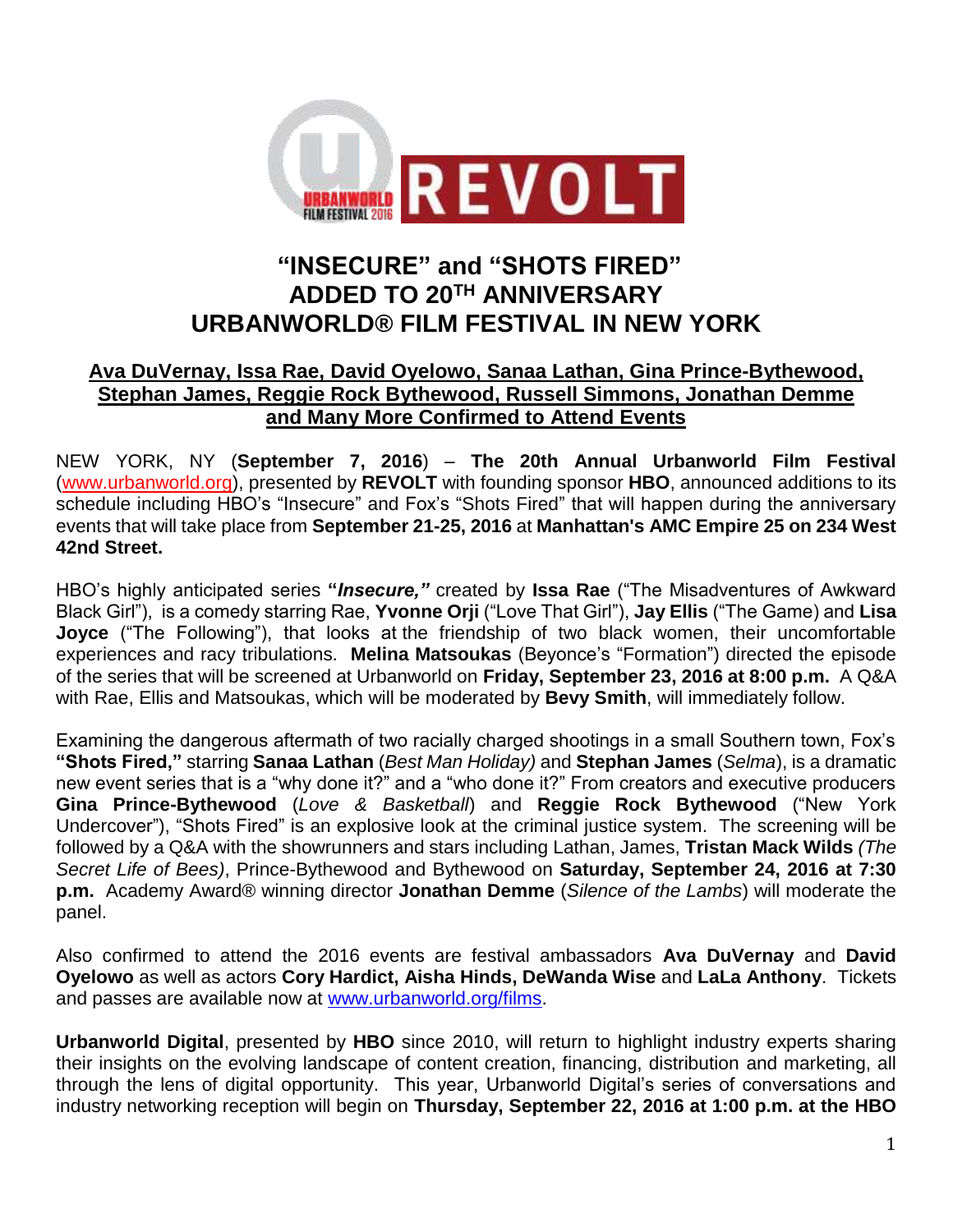**Theater on 1100 6th Avenue.** The highlights include a conversation with **HBO Chairman & CEO Richard Plepler** and entertainment entrepreneur **Russell Simmons**, as well as a session featuring legendary DJ and audio engineer **Young Guru** introducing his new production company, Era of the Engineer Films, and its respective partnerships with Warner Bros. Films and Time Warner Inc.'s 150 Incubator. Festival filmmakers, digital influencers, executives, entrepreneurs and content creators attend annually. "HBO is thrilled to host the 6th annual Urbanworld Digital, which embodies the everchanging digital landscape's impact on how we interact, communicate and consume entertainment. This medium of viewing further elevates the power of multicultural storytellers who skillfully use various digital platforms and social media outlets," said **Dennis Williams, Vice President, Corporate Social Responsibility, HBO.** Guests may RSVP on Urbanworld's official website on September 7, 2016.

**At Time Warner on Friday, September 23, 2016 at 3:30 p.m**., Overstand, the premiere consultancy for advising diverse storytellers and financial partners, will launch **The Stand**, an intimate consultative financing event at Urbanworld. The company has vetted and selected two creative projects and their respective teams to pitch their projects to a curated roundtable of industry experts and investors. Through this opportunity, investors and filmmakers benefit from introductory connections, relationship building and knowledge share. This year's inaugural event will highlight scripted project D-Days (directed by Tamika Guishard and produced by Julius Pryor and Marttise Hill), interactive project The Art of Dying Young (directed by Shawn Peters and produced by Barry Cole) and a reception hosted by Ghetto Film School's program The Roster. "Overstand is honored to partner with best in class creative leaders like Urbanworld and Ghetto Film School to launch a new system for diverse storytellers to connect with investors. This is the time to lift up excellent storytellers and diverse stories to engage audiences in new ways," said **Sharese Bulock-Bailey, Founder, Overstand**.

Also to celebrate the 20th anniversary, Urbanworld has collaborated with genius visual artist and storyteller, **Shantell Martin** [\(www.urbanworld.org/shantell-martin\)](http://www.urbanworld.org/shantell-martin), on an exclusive work of art encompassing the essence of the festival. "We are so proud to partner with Shantell Martin around this milestone year for the festival," said **Gabrielle Glore, Festival Director & Head of Programming, Urbanworld**. "Shantell's vision and innovation around storytelling perfectly represent Urbanworld's desire to convey the blurred lines of creativity and artistic expression that prevail in our world." Shantell's unique work and wisdom will be highlighted across the festival in various ways, including her participation in a community event at BRIC in Brooklyn on **Sunday, September 25, 2016.**

**REVOLT** is the presenting partner of the 2016 Urbanworld Film Festival. Along with founding partner HBO, key supporters include prestige partner BET Networks, premiere partners Comcast NBCUniversal, Africa Creative Agency, Fox Audience Strategy and Time Warner. Industry partner supporters are AMC Independent, Directors Guild of America, MoviePass, Urban Movie Channel and Writers Guild of America East. Essence, The Mayor's Office of Media & Entertainment / Made in NY, Power 105.1, Village Voice, Amsterdam News, Uptown Magazine and WNYC are the media partners for Urbanworld.

For additional announcements later this month, go to [www.urbanworld.org.](http://www.urbanworld.org/) Follow **@UWFilmFest** and use #UW20 to join the conversation about Urbanworld on social media.

###

#### **ABOUT URBANWORLD FILM FESTIVAL**